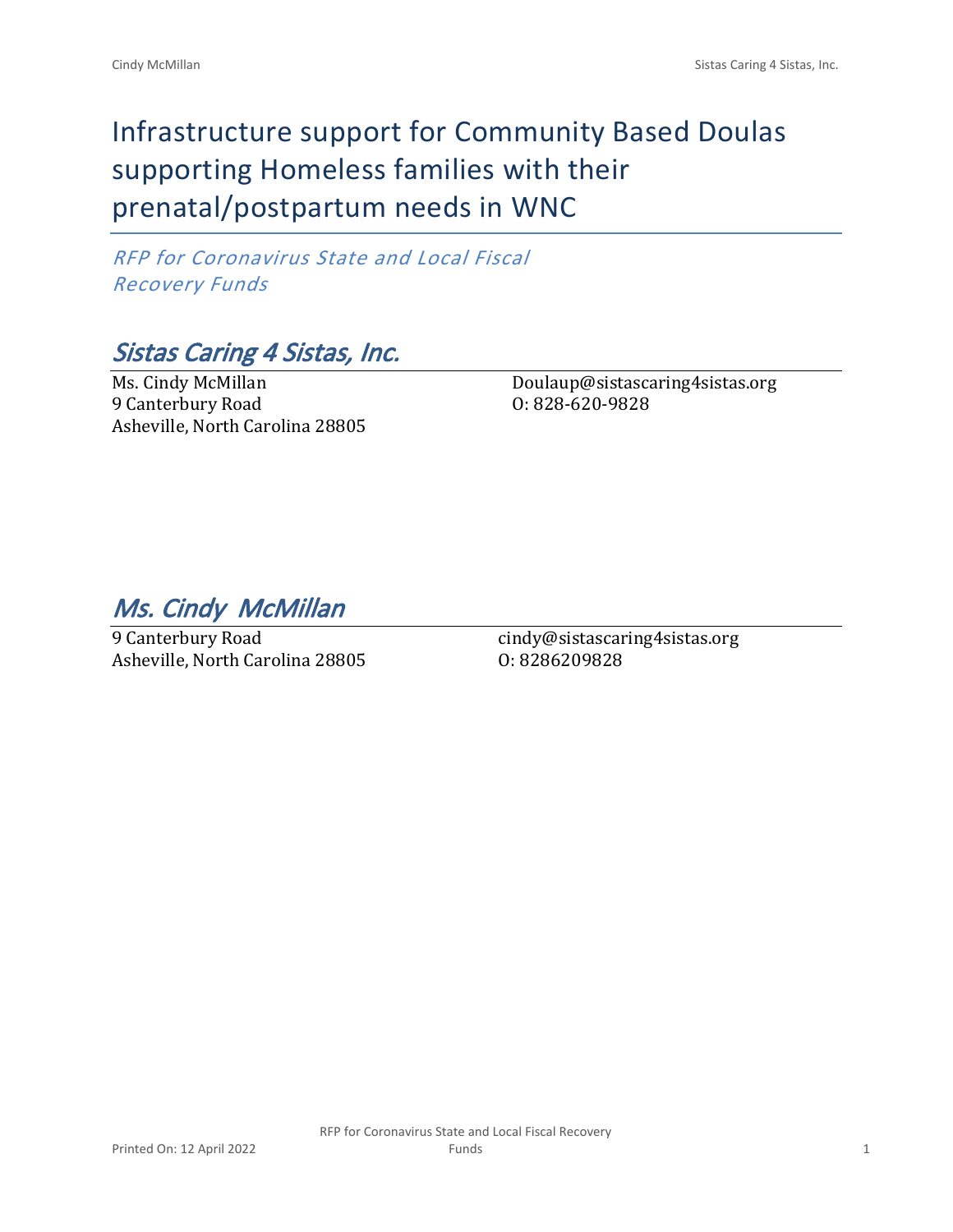# Application Form

## *Question Group*

Buncombe County requests proposals for projects to help the community recover from and respond to COVID-19 and its negative economic impacts.

Buncombe County has been awarded \$50,733,290 in Coronavirus State and Local Fiscal Recovery Funds (Recovery Funding), as part of the American Rescue Plan Act. To date, Buncombe County has awarded projects totaling \$23,093,499, leaving a balance of \$27,639,791 available to award.

Visit [http://www.buncombecounty.org/recoveryfundinghttp://www.buncombecounty.org/recoveryfundingwww.b](http://www.buncombecounty.org/recoveryfunding) [uncombecounty.org/recoveryfundinghttp://www.buncombecounty.org/recoveryfundinghttp://www.buncombeco](http://www.buncombecounty.org/recoveryfunding) [unty.org/recoveryfundinghttp://www.buncombecounty.org/recoveryfundinghttp://www.buncombecounty.org/re](http://www.buncombecounty.org/recoveryfunding) [coveryfunding](http://www.buncombecounty.org/recoveryfunding) for details.

This infusion of federal resources is intended to help turn the tide on the pandemic, address its economic fallout, and lay the foundation for a strong and equitable recovery.

Buncombe County is committed to investing these funds in projects that:

- Align to county strategic plan and community priorities
- Support equitable outcomes for most impacted populations
- Leverage and align with other governmental funding sources
- Make best use of this one-time infusion of resources
- Have a lasting impact

Proposals shall be submitted in accordance with the terms and conditions of this RFP and any addenda issued hereto.

Click [here](https://www.buncombecounty.org/common/purchasing/Buncombe%20Recovery%20Funding%20RFP%202022.pdf) for the full terms and conditions of the RFP

## **Organization Type\***

Nonprofit

## **Nonprofit documentation**

If nonprofit, attach IRS Determination Letter or other proof of nonprofit status.

SC4S Inc IRS Tax Exempt Determination Letter\_.pdf

## **Name of Project.\***

Infrastructure support for Community Based Doulas supporting Homeless families with their prenatal/postpartum needs in WNC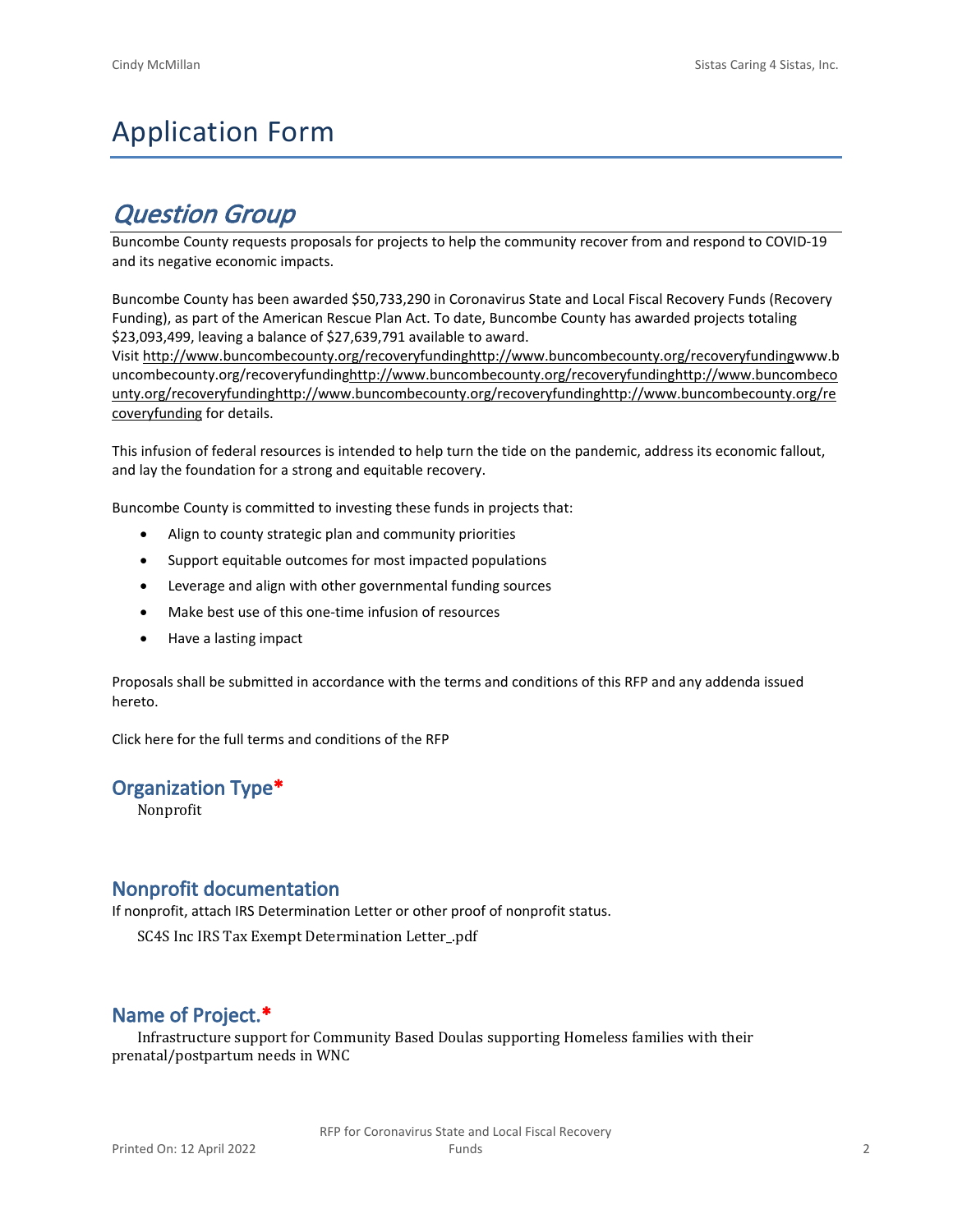## **New/Updated Proposal\***

Is this a new project proposal or an updated version of a proposal submitted during the earlier (July 2021) Recovery Funding RFP?

New project proposal

## **Amount of Funds Requested\***

\$1,157,967.00

## **Category\***

Please select one:

- Affordable Housing
- Aging/Older Adults
- Business Support/Economic Development
- Environmental/Climate
- Homelessness
- K-12 Education
- Infrastructure and/or Broadband
- Mental Health/Substance Use
- NC Pre-K Expansion
- **Workforce**

Homelessness

## **Brief Project Description\***

Provide a short summary of your proposed project.

SC4S offers direct doula services to women of color and supports families in achieving healthcare that is affordable, available, accessible, accommodating, and accepting. Doulas provide non-medical physical and emotional support to women before, during and after childbirth for up to 12 months postpartum. SC4S doulas are community-based and provide culturally sensitive pregnancy and childbirth education, early linkage to health care and other services, labor coaching, breastfeeding promotion and counseling, parenting education while encouraging parental attachment. During Covid, it became obvious stressors related to housing insecurity, safety, and homelessness increased to alarming levels. Of the 40 women SC4S served during the last year, 7 experienced housing insecurity or were homeless. With ARP funding, SC4S doulas will be able to sustain the intensive services that increased during the pandemic and provide limited financial assistance to aid clients and prevent homelessness.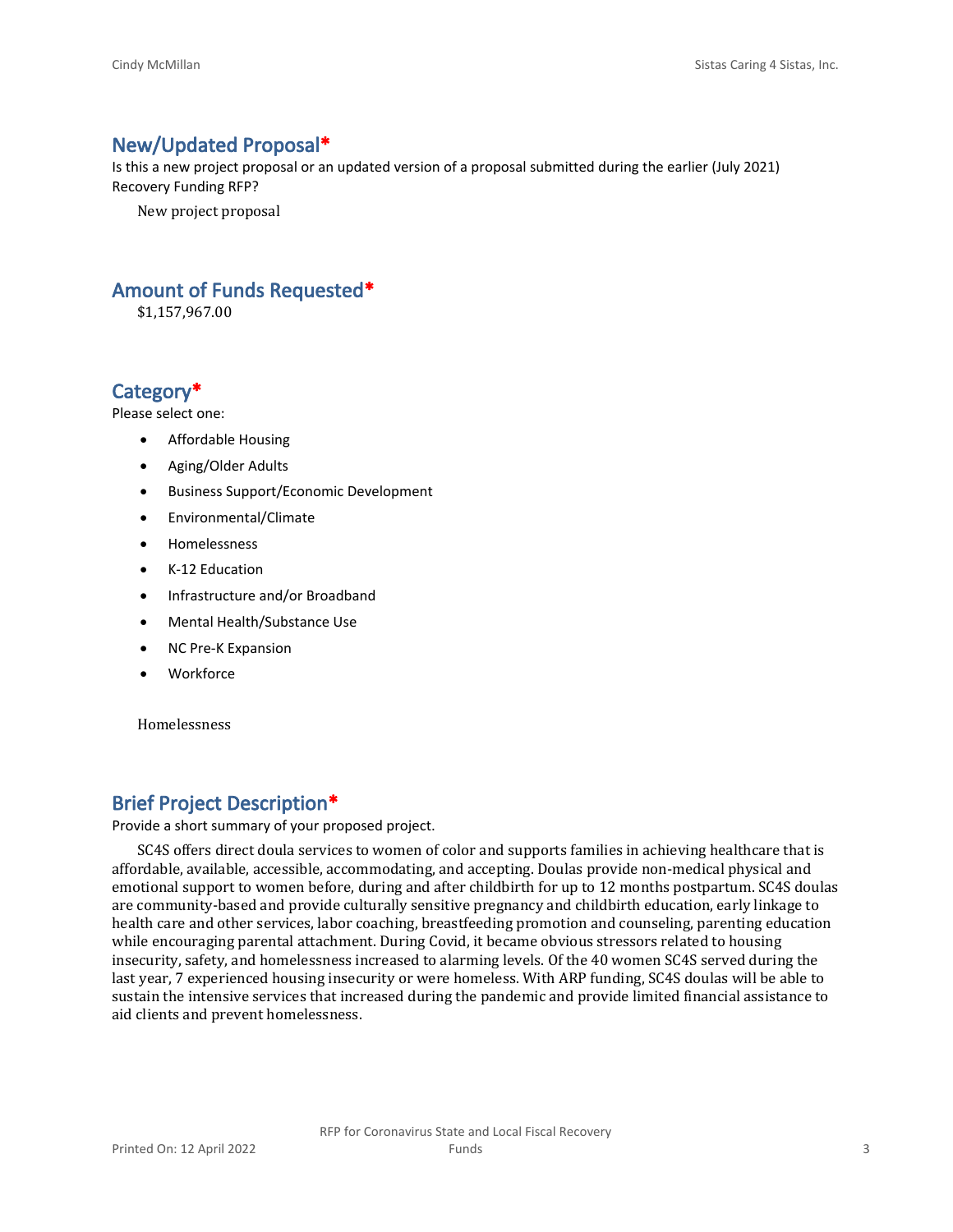#### **Project Plan\***

Explain how the project will be structured and implemented, including timeframe.

This project addresses homelessness prevention for a most vulnerable populations in Buncombe County: pregnant women of color and their newborns. SC4S is the only community doula service explicitly training and employing doulas of color to assist birthing individuals of color in Western NC. Our mission is to reduce adverse birth-related outcomes among individuals of color by providing doula services, advocacy, and education with a vision to eliminate the barriers contributing to birth-related inequities among individuals of color. SC4S is a newly formed nonprofit that grew from the Mothering Asheville initiative led by Mountain Area Health Education Center (MAHEC) and supported by Buncombe County. The SC4S doulas began their work as a program housed at MAHEC. Knowing SC4S needed to be community based and led, the founders began the journey of nonprofit incorporation and strategic planning to sustain funding, leadership, and services. This is one of very few programs actually making an impact on birth-related inequities in Buncombe County. During COVID, demand for SC4S services grew and SC4S now has 9 doulas. Funding will allow the organization to maintain staffing to meet increased demand and to focus on putting new operational systems into place during this growth phase. In March 2022, the Board of Directors completed a two-year strategic plan, which focuses on creating robust IT systems and data collection. Nikita Smart, a certified SC4S doula, talks about relationship building as homelessness prevention: "There are times when you may have no idea of the housing insecurity at first. That is where relationship building comes into play. With a lack of trust for the medical system these women are not readily eager to disclose the fact that she may be homeless; because she may be afraid of being judged or worse having someone call Social Services and report them. We may not find out until halfway through the pregnancy or towards the end where there are established relationships and no fear of Social Services. Specifically, as community based doulas we assist our clients in making connections to address a variety of Social Determinants of Health."

Timeline: SFY 2022-23 – Create/implement a back-end data collection system to work with Maternity Neighborhood. Provide intensive case management to clients with an added focus on housing insecurity. Identify and formalize new housing resources and community partners to better assist clients. Provide furnishings, baby items, and other necessities the birthing person deems important.

SFY 2023-24 – Debrief year 1 outcomes, refine back-end data collection systems as needed. Identify additional housing partners. Track prior year clients. Seek additional funding for household items.

SFY 2024-25 – Debrief year 2 outcomes, refine program offerings. Identify sustainable funding streams to continue housing work. Track prior year clients and evaluate project results. Explore creation of SC4S housing.

## **Statement of Need\***

Describe the need that this project will address. Include data to demonstrate the need, and cite the source of the data.

SC4S is literally saving the lives of Black mothers and babies in Buncombe County. Black babies are 4 times more likely than White babies to die before their 1st birthday in Buncombe County (NCDHHS 2017), regardless of parent socio-economic background. Per the CDC, Black women across the country are 320% more likely to die from pregnancy-related complications than White women (2019).

The mission and vision of SC4S aligns with County HHS 2020 proclamation of racism as a public health crisis. Its work helps to decrease infant mortality for African American babies, a 10-year goal of the Buncombe County Community Health Improvement Plan.

Studies show that doulas help reduce the rate of cesarean surgeries, which is higher among Black women, and other costly interventions. Doulas increase breastfeeding, which improves the health of moms and babies, and is less common among Black or low-income women. Doulas can alleviate some socioeconomic factors contributing to poor maternal health, such as limited access to education or social support networks. Yet only 6 % of American women give birth with the help of a doula. Their services are not usually covered by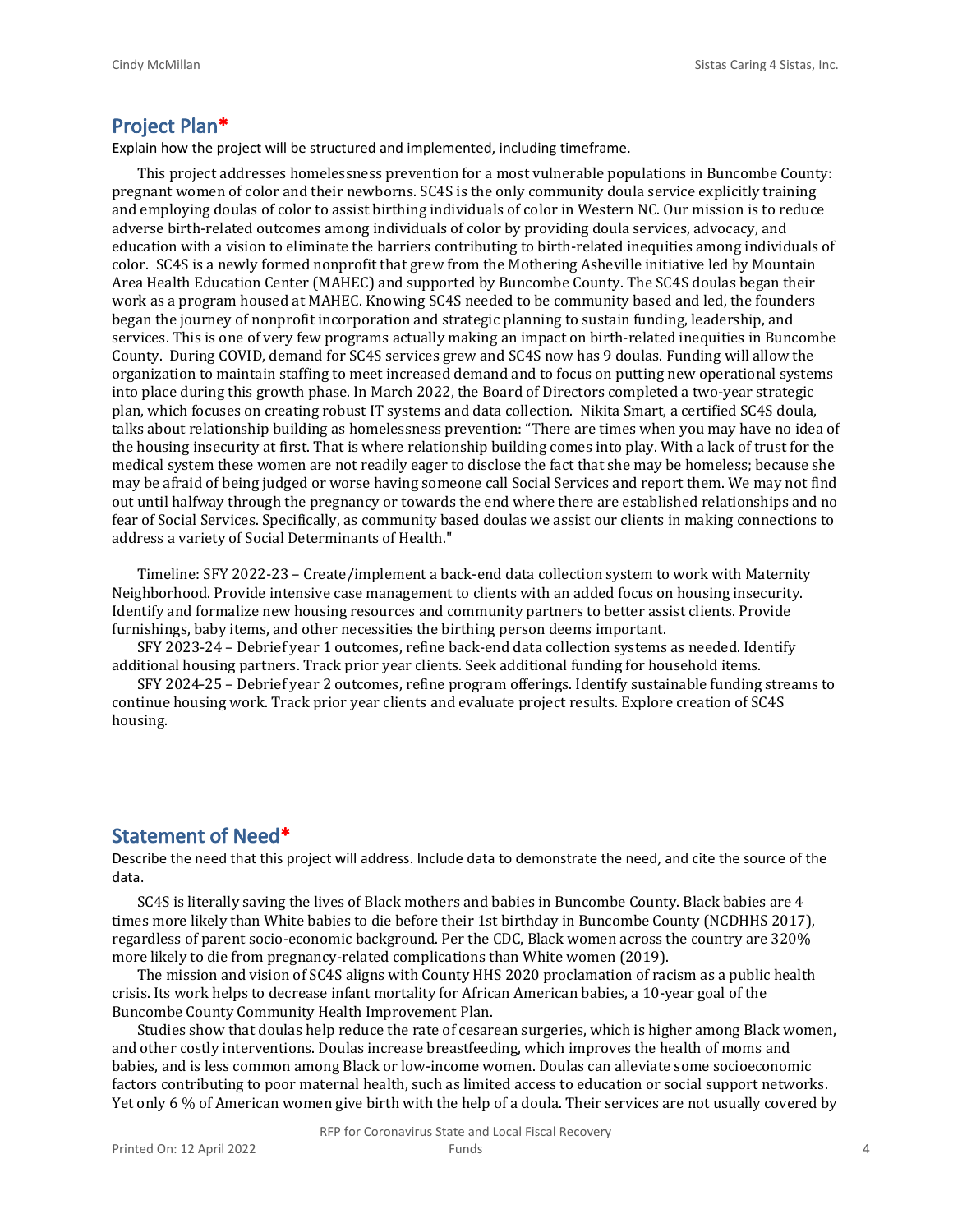insurance. Postpartum hemorrhaging is a leading causes of pregnancy-related death in the U.S., and Black women who hemorrhage are at higher risk of serious injury/death than their White counterparts (Politico).

Distrust of the medical community among Black women has deep historical roots, from the experimental surgery conducted on enslaved women to state-sponsored sterilization thru the 1970s in NC. Even in 2016, a study of 222 White medical students found half believed there were biological differences between Black and White people (Politico). In addition to systemic racism, Buncombe's shortage of affordable housing and Asheville's highest home rental prices in the state make for a rocky start for mom and baby. In 2021, almost 20% of SC4S clients experienced unstable, unsafe housing or homelessness.

#### **Link to COVID-19\***

Identify a health or economic harm resulting from or exacerbated by the public health emergency, describe the nature and extent of that harm, and explain how the use of this funding would address such harm.

COVID has increased the stresses SC4S mothers experience and highlighted the significant impact that housing insecurity and homelessness on healthy pregnancies and healthy births. COVID impacted the jobs and housing situations of many SC4S clients. According to NC DHHS, African Americans continued to be disproportionately impacted during the recent Omicron surge. From Jan. 1 through Jan. 17, 2022, hospitalization rates were highest among Blacks, followed closely by American Indians, at nearly double the rate of Whites. About 20% of the mothers that have been served during the pandemic experienced housing insecurity, with some not having a safe option for themselves.

"We served a birthing person from the time she was 22 weeks pregnant, and we worked with her until she was 9 months postpartum. During that time, she lived in a violent, abusive, and household with active addiction. By visiting several agencies together, we realized that because she had a place to sleep she did not fit the County's definition of homeless. We later made trips to the magistrate's office where she would display signs of not being healthy during the pregnancy. At the end of the pregnancy, she was supposed to move away with family and did not go. She moved from shelter to shelter then with her newborn child. With funding that we had acquired we are able to put her in a hotel for few weeks. During that time we connected her with other community partners and got on the housing list. …Once she was at the top of the list and offered funding, we assisted her in securing the apartment and they have been living there for 4 months now." - Nikita Smart, Certified Doula

Unfortunately, the housing insecurity and homelessness faced by SC4S clients often falls in a gap of local services as they do not qualify for HUD definitions of homelessness and few options exist that can shore up resources in optimal ways to reduce stress during pregnancy and postpartum.

#### **Population Served\***

Define the population to be served by this project, including volume and demographic characteristics of those served.

In addition to being a bridge between its clients and service providers, SC4S focuses on addressing the Social Determinants of Health, or SDOH, which according to the CDC, are the "conditions in the places where people live, learn, work, and play that affect a wide range of health and quality-of life-risks and outcomes." (www.cdc.gov/socialdeterminants/index.htm). This includes access to safe, affordable housing; access to transportation; and access to healthy foods.

 Since 2016, SC4S have successfully assisted 261 birthing individuals of black and brown communities within WNC in delivering healthy, thriving children. Of those 261, 245 have been women of color and an estimated 98% were considered low income at the time of pregnancy. 45% were more likely to get prenatal care in their first trimester than other Black women in Buncombe County. None of the infants in the program died.. 4 owned their own homes, and 250 were renters. 93% of clients received Medicaid.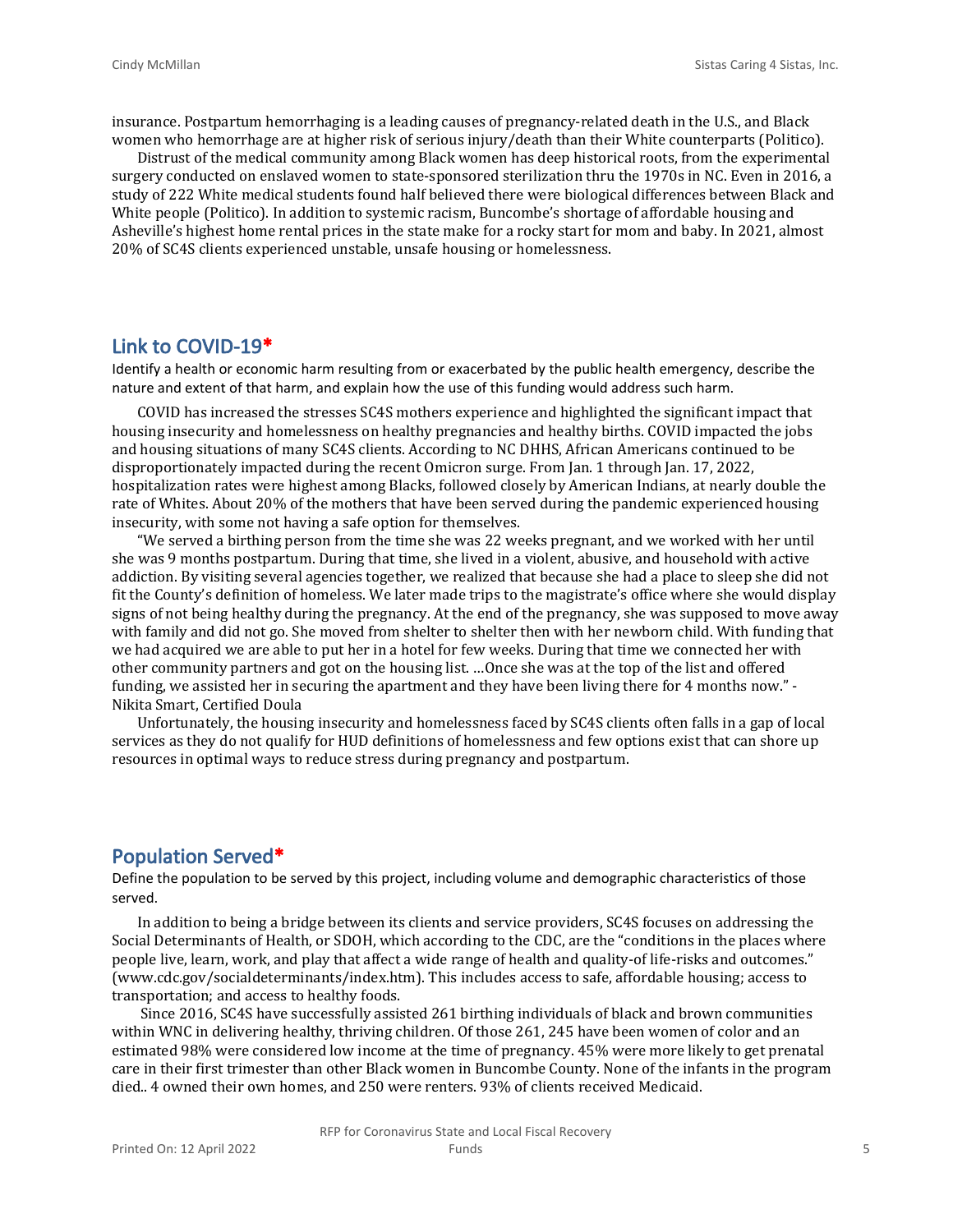Funding from this grant will provide opportunities to develop more robust data collection systems related to housing in/security and other social determinants of health. SC4S is literally saving the lives of Black mothers and babies in Buncombe County. Black babies are four times more likely than White babies to die before their first birthday in Buncombe County (NCDHHS 2017), regardless of parent socio-economic or educational background. According to the CDC, Black women across the country are 320% more likely to die from pregnancy-related complications than White women (2019).

The mission and vision of SC4S aligns with County HHS 2020 proclamation of racism as a public health crisis. Its work helps to decrease infant mortality for African American babies, a 10-year goal of the Buncombe County Community Health Improvement Plan.

#### **Results\***

Describe the proposed impact of the project. List at least 3 performance measures that will be tracked and reported. If possible, include baselines and goals for each performance measure.

SC4S has achieved positive birth outcomes in its first few years. The 90 clients served by SC4S from May 2018 to May 2019 were 12.4 percent more likely to get prenatal care in their first trimester than other Black women in Buncombe County in 2018. Only 6.8 percent of Black children born within the doula program were low birthweight compared to 12.7 percent of Black children born in the county overall. None of the infants in the program died, while two of the 181 Black children born in the county died in 2017. Building on our proven track record of success and with additional funding, doulas will be able to provide housing supports that address social determinants of health.

Projected Outputs:

120 total clients served over 3 years (Baseline 40 clients in 2021)

20 housing insecure clients will receive case management for stabilized housing (Baseline 20 clients in 2021)

2 new community housing partners and 2 new funding sources will be identified

Projected Outcomes:

The infant mortality rate for SC4S clients will be maintained at zero (Baseline, 0 infant deaths in 2021) 90% (54/60) of housing insecure clients will have found stabilized housing within 12 months postpartum (Baseline, 100% in 2021)

80% (48/60) of previously housing insecure clients tracked at the end of the grant (year 3) will continue to have stabilized housing (Baseline unknown)

#### **Evaluation\***

Describe the data collection, analysis, and quality assurance measures you will use to assure ongoing, effective tracking of contract requirements and outcomes.

Maternity Neighborhood is the data software used by SC4S to track client demographics. The software includes HIPAA compliant tools that support midwives, obstetricians, doulas, childbirth educators, lactation consultants and community based health programs. The charting software houses all client information from demographics, activities, appointments, messaging, and encounters.

However, all client case management notes, client request forms, and required documents that need signatures are still being collected initially on paper and transferred to Maternity Neighborhood. Funds from this grant will support the building of a paperless internal IT infrastructure to create a seamless back-end system. Doulas will be able to use iPads and other mobile devices with clients in the field to enter information and process electronic signatures without delay.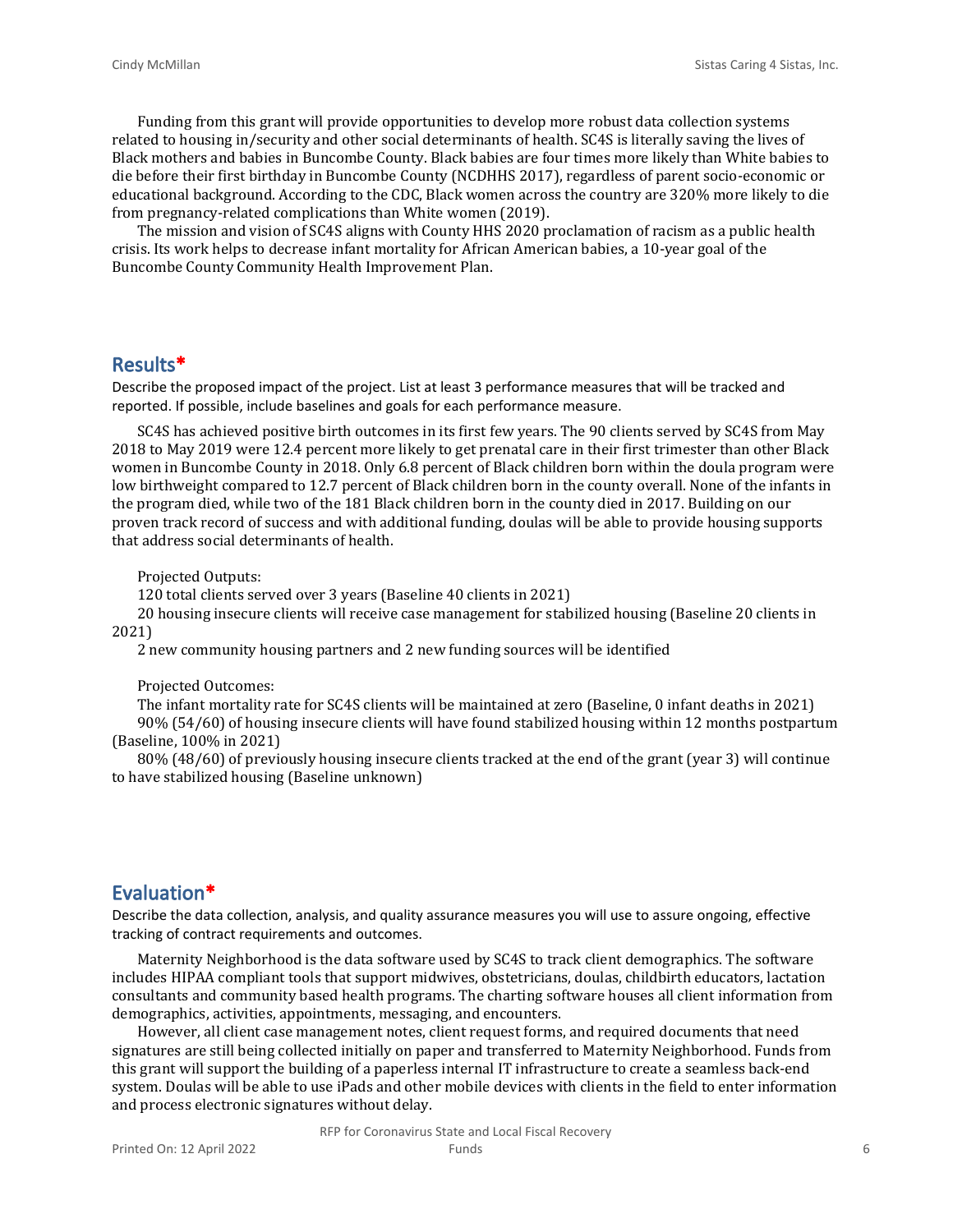Executive Director Cindy McMillan, is responsible for oversight of data collection and analysis. Program data is provided to the Executive Team on a regular basis for review as a quality assurance measure. The Board is a working board with executive members responsible for supporting operational functions in addition to governance.

SC4S is fortunate to have been conceived out of MAHEC's Mothering Asheville collaborative with support from UNC Asheville as a strategy to address Buncombe County's racial disparities around infant mortality. We received early support from the Blue Cross Blue Shield Foundation, Community Foundation Of NC, Robert Wood Johnson and CSII to fund and study our early work. These funding partners helped us create solid evaluation systems that are now poised for growth.

#### **Equity Impact\***

How will this effort help build toward a just, equitable, and sustainable COVID-19 recovery? How are the root causes and/or disproportionate impacts of inequities addressed?

SC4S was founded in November of 2016 by three women of color who wanted to serve their fellow women and families with birthing support with a lens on social justice. Through the pandemic, SC4S doulas have not waivered from their personal commitment to improve Black maternal and child health and delighted in 261+ successful births. Unlike most doulas, these women understand intimately what it means to give birth in a country where the color of a woman's skin can determine the quality of her medical care. Many years ago, Executive Director McMillan gave birth to twin boys in St. Petersburg, Florida. After a C-section, she awoke from the anesthesia feeling like hot blades were slicing through her abdomen. She tried to yell, then started hemorrhaging. "The doctor told me that if I didn't stop bleeding, then I wasn't gonna make it," McMillan said. "He told me to stop bleeding." McMillan resented the implication that she was somehow responsible for the situation. As she lay fighting for her life, she learned that one of her twins needed a blood transfusion due to a heart defect. The doctor saved McMillan, but her baby died before she left the hospital (Politico).By stabilizing and investing in SC4S's success with COVID relief funding, the County reaffirms its commitment to address racism as a public health crisis and its Community Health Assessment goals related to Black maternal health improvement. This positions our County to build towards a just, equitable and sustainable recovery that offers a strengthened resource for BIPOC mothers. SC4S leads the way in innovation and offers a pathway to new careers for women, as many become doulas themselves, that center resiliency and equity.

The SC4S model proved itself even amidst the pandemic through dedication of its founding doulas. This is the moment the County has a once in a generation relief fund that aligns with SC4S at a time where its sustainability and impact on the County's health trajectory is at a pivotal moment.

#### **Project Partners\***

Identify any subcontractors you intend to use for the proposed scope of work. For each subcontractor listed, indicate:

1.) What products and/or services are to be supplied by that subcontractor and;

2.) What percentage of the overall scope of work that subcontractor will perform.

Also, list non-funded key partners critical to project.

Collaborative partners: MAHEC, Mothering Asheville, UNC-Asheville, Children First/Communities in Schools, YWCA MotherLove, Buncombe County DHHS, Buncombe Partnership for Children,Buncombe County Nurse Family Partnership, Buncombe County Community Engagement, Mt. Zion Project NAF, Others?

Housing partners: Housing Authority of the City of Asheville, Mountain Housing Opportunities, Asheville Land Trust.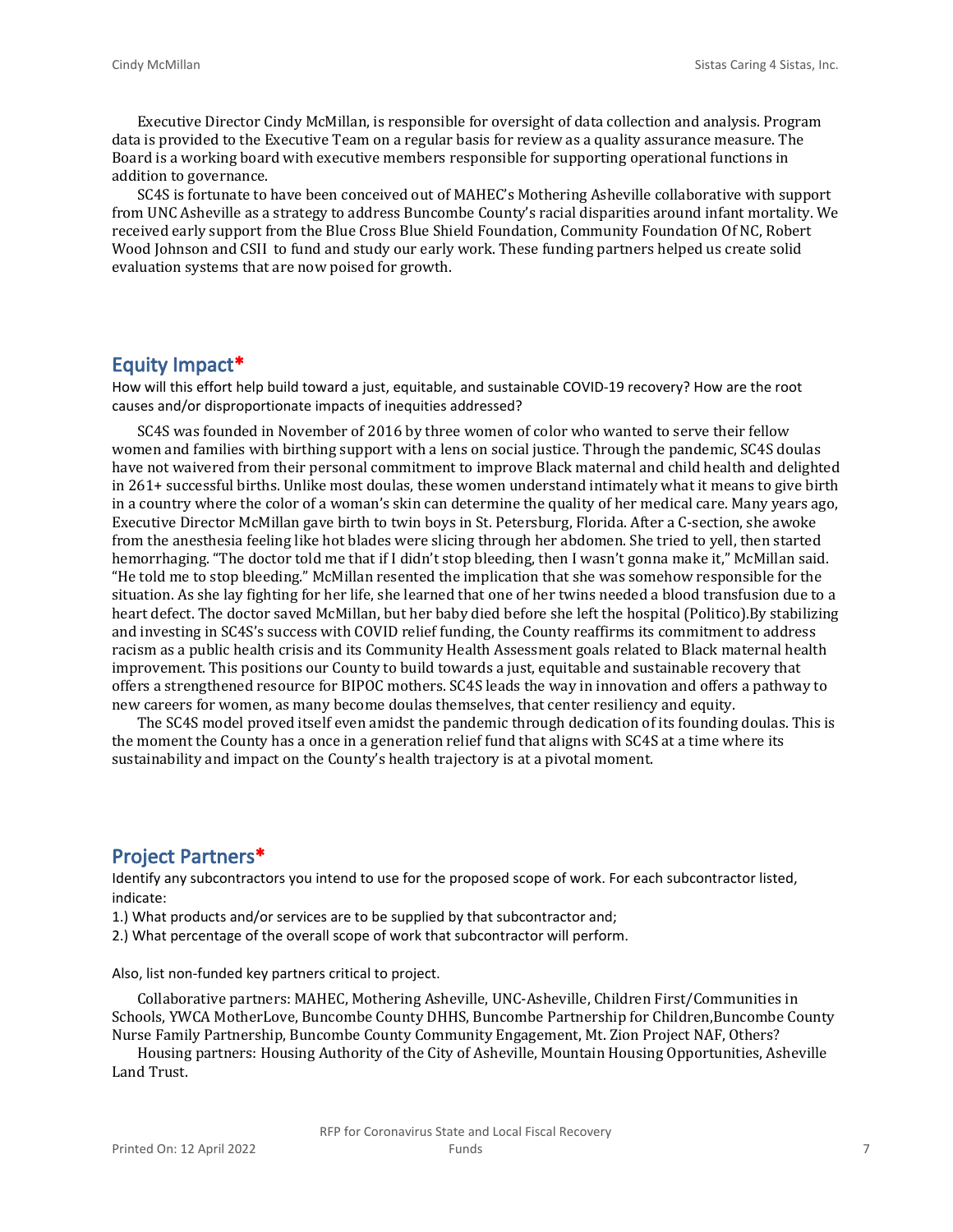### **Capacity\***

Describe the background, experience, and capabilities of your organization or department as it relates to capacity for delivering the proposed project and managing federal funds.

On February 14, 2022, a seven-member team that included staff, doulas, legal counsel, and past clients met at the offices of Pisgah Legal from 10 AM to 2 PM to participate in an activity that would help the, identify the organization's strengths, weaknesses, opportunities, and threats (SWOT). The strengths and weaknesses were to identify internal components affecting the organization such as culture, resources, staff, services, etc. On the other hand, the opportunities and threats looked at external factors such as competition, legislation, brand awareness, etc.

The analysis output helped the two leadership team members who participated in the experience uncover the organization's critical-to-success factors and the challenges SC4S must address as top priorities during the next two years. In March 2022, the two-year strategic plan was presented to the full Board.

In addition to focusing on critical housing needs of SC4S clients, funding from this request will directly support the SC4S operational objectives identified in the two-year plan:

Project Management Financial Management Human Capital Processes & Metrics IT Infrastructure

SC4S has been operating with an 11 member board of directors since 2020. This number also includes our Chair, Vice Chair, Treasurer, and Secretary. To date SC4S is now managing 1 grant with Buncombe County for \$50,000, that focuses on Social Determinants of Health. SC4S is a Doula lead partner with UNC Chapel Hill on a federal PCORI award ( Acure4Moms) that totals \$10,000,000,00 for a 5 year term of the grant. Within that award, Cindy McMillan will support with training, implementing, and overseeing Doulas across Western NC. SC4S is also in negotiations with MAHEC OB GYN for ongoing doula services and has been selected for the pilot program for medicaid reimbursement for doula services for 3 insurance payers.

#### **Budget\***

Provide a detailed project budget including all proposed project revenues and expenditures, including explanations and methodology. For all revenue sources, list the funder and denote whether funds are confirmed or pending. For project expenses, denote all capital vs. operating costs, and reflect which specific expenses are proposed to be funded with one-time Buncombe County Recovery Funds.

Download a copy of the budget form [HERE](https://buncombecounty.org/common/community-investment/grants/early-childhood-education/Recovery-Funds-budget-template.xlsx). Complete the form, and upload it using the button below.

Budget.xlsx

## **Special Considerations\***

Provide any other information that might assist the County in its selection.

Doulas make a difference! According to recent research on doulas, "Birth outcomes of two groups of socially disadvantaged mothers at risk for adverse birth outcomes, one is receiving pre-birth assistance from a certified doula, and the other representing a sample of birthing mothers who elected to not work with a doula were compared. All mothers were participants in a prenatal health and childbirth education program. Expectant mothers matched with a doula had better birth outcomes. Doula-assisted mothers were 4 times less likely to have a low birth weight (LBW) baby, 2 times less likely to experience a birth complication involving themselves or baby, and significantly more likely to initiate breastfeeding. Communication with and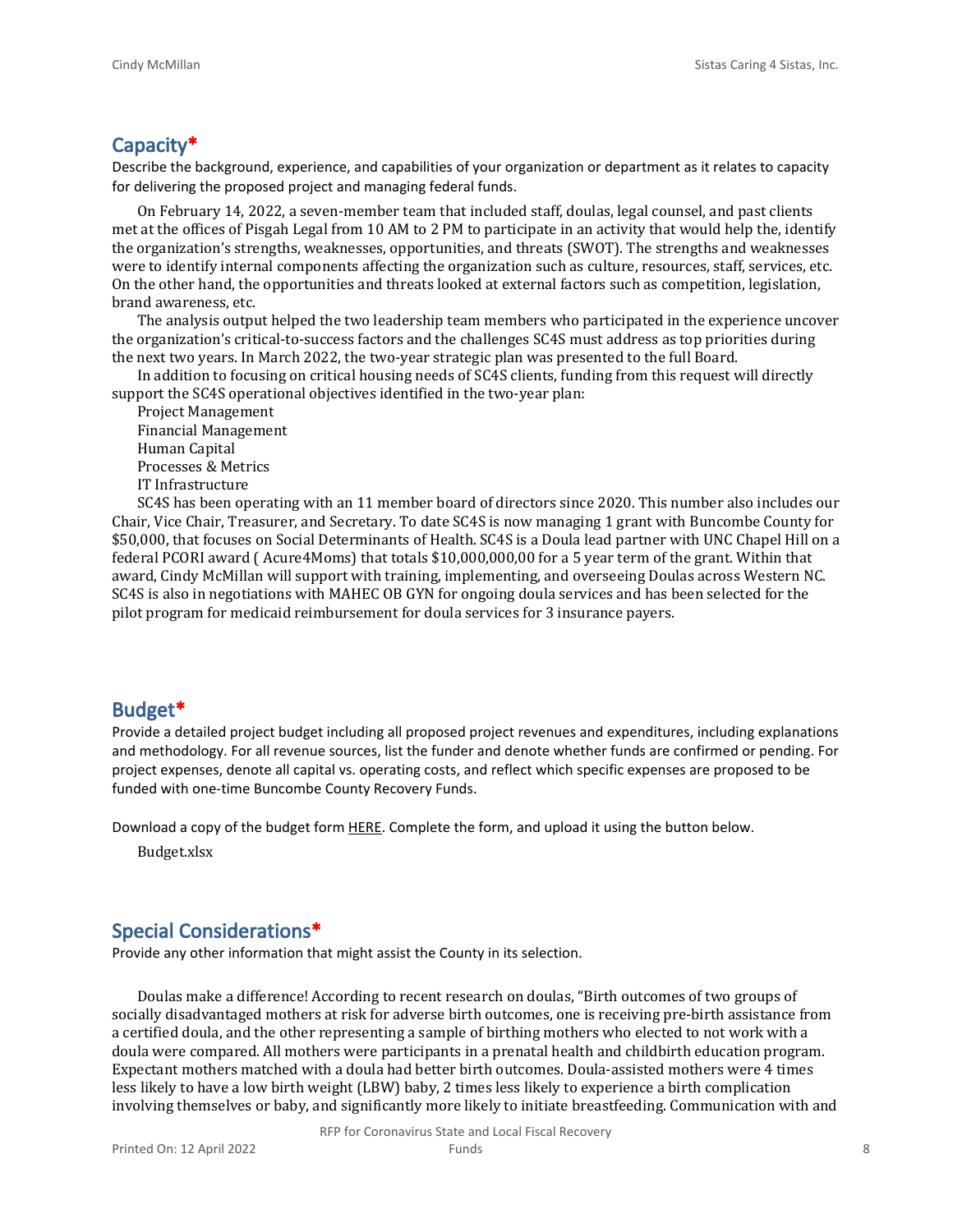encouragement from a doula throughout the pregnancy may have increased the mother's self-efficacy regarding her ability to impact her pregnancy outcomes." (Gruber, K. J., Cupito, S. H., & Dobson, C. F. (2013). Impact of doulas on healthy birth outcomes. The Journal of perinatal education, 22(1).

#### From Politico –

In a recent survey of 2,700 women of all races across the country, 22.5 percent of Black women reported being mistreated by a healthcare provider during pregnancy or childbirth. Women of color were twice as likely as White women to report "that a health care provider ignored them, refused their request for help, or failed to respond to requests for help in a reasonable amount of time," the study states. Separate studies show that Black people are under treated for pain in America. After Wakina Norris's second pregnancy, her doctor told her she didn't need to have any more children. He convinced her to have her tubes tied when she was 24 years old. "That was a form of racism. I just didn't think about it," Norris told me. "I wanted a big family, but it was stopped because I trusted that individual."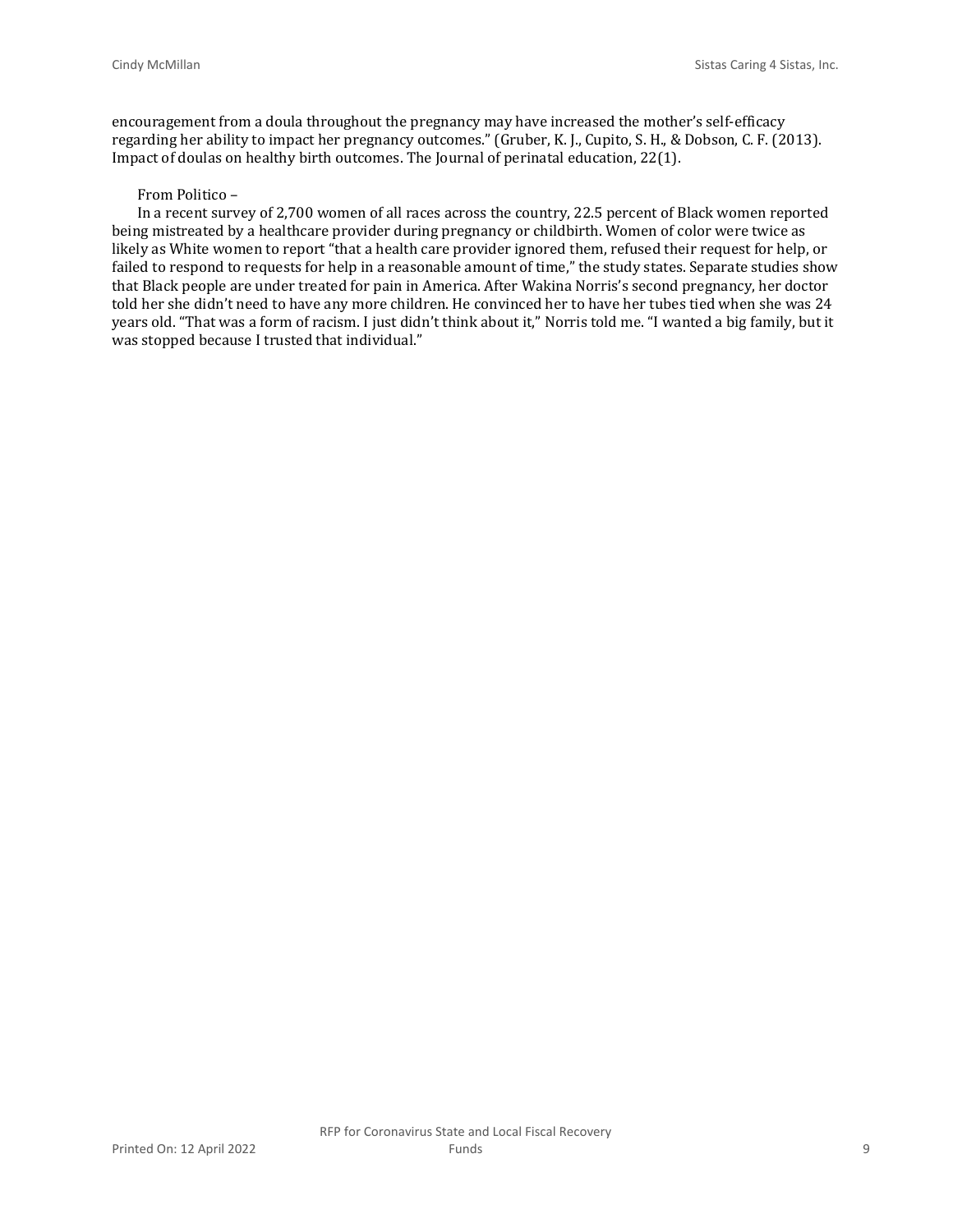## File Attachment Summary

## *Applicant File Uploads*

- SC4S Inc IRS Tax Exempt Determination Letter\_.pdf
- Budget.xlsx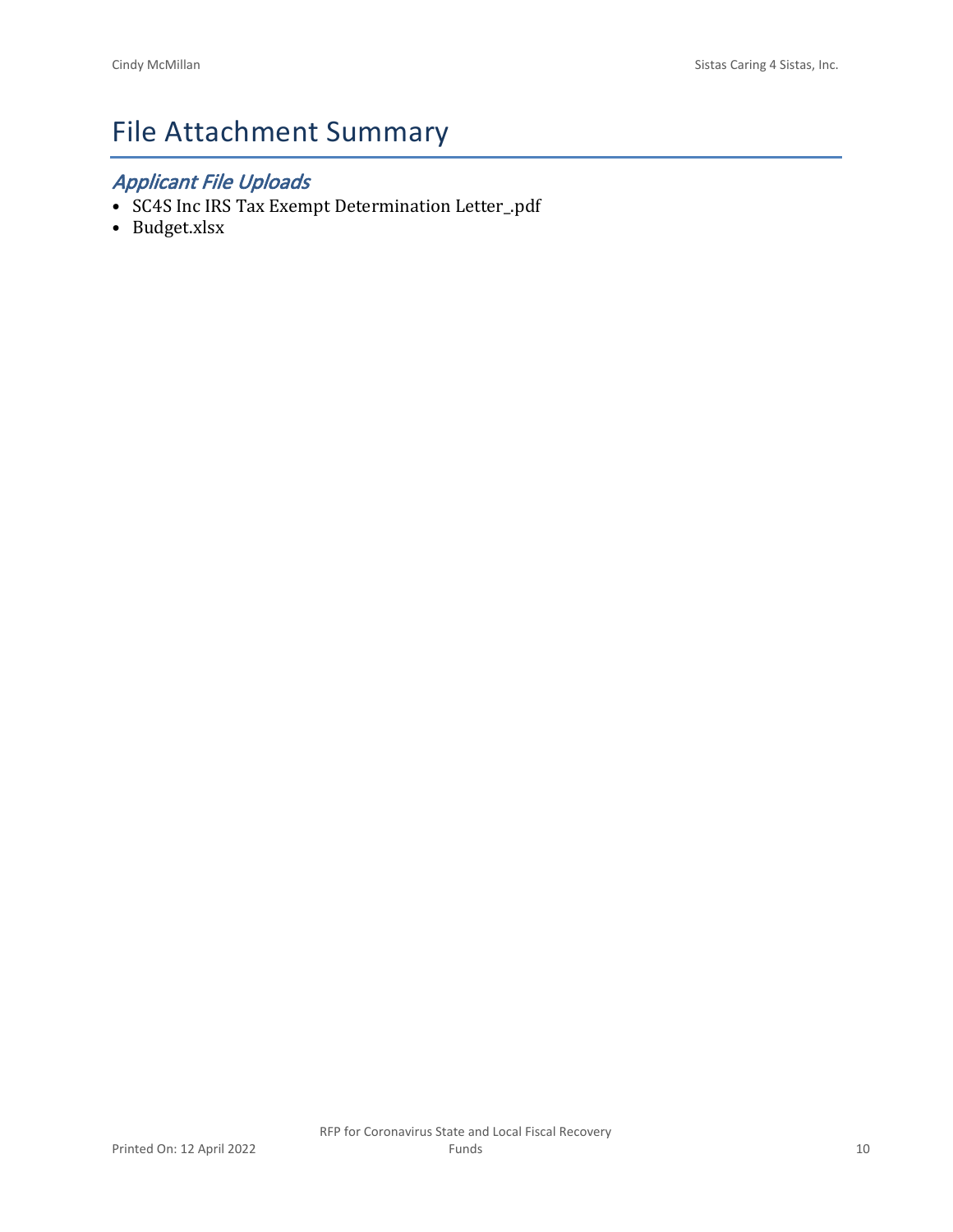

**Department of the Treasury Internal Revenue Service Tax Exempt and Government Entities** P.O. Box 2508 Cincinnati, OH 45201

#### SISTAS CARING 4 SISTAS INC 28 SPRINGSIDE RD **ASHEVILLE, NC 28803-3365**

#### Date: 01/14/2022 Employer ID number: 86-3419996 Person to contact: Name: Customer Service ID number: 31954 Telephone: 877-829-5500 Accounting period ending: June 30 Public charity status:  $170(b)(1)(A)(vi)$ Form 990 / 990-EZ / 990-N required: Yes Effective date of exemption: November 9, 2020 Contribution deductibility: Yes Addendum applies: **No** DLN: 26053628005251

Dear Applicant:

We're pleased to tell you we determined you're exempt from federal income tax under Internal Revenue Code (IRC) Section  $501(c)(3)$ . Donors can deduct contributions they make to you under IRC Section 170. You're also qualified to receive tax deductible bequests, devises, transfers or gifts under Section 2055, 2106, or 2522. This letter could help resolve questions on your exempt status. Please keep it for your records.

Organizations exempt under IRC Section  $501(c)(3)$  are further classified as either public charities or private foundations. We determined you're a public charity under the IRC Section listed at the top of this letter.

If we indicated at the top of this letter that you're required to file Form 990/990-EZ/990-N, our records show you're required to file an annual information return (Form 990 or Form 990-EZ) or electronic notice (Form 990-N, the e-Postcard). If you don't file a required return or notice for three consecutive years, your exempt status will be automatically revoked.

If we indicated at the top of this letter that an addendum applies, the enclosed addendum is an integral part of this letter.